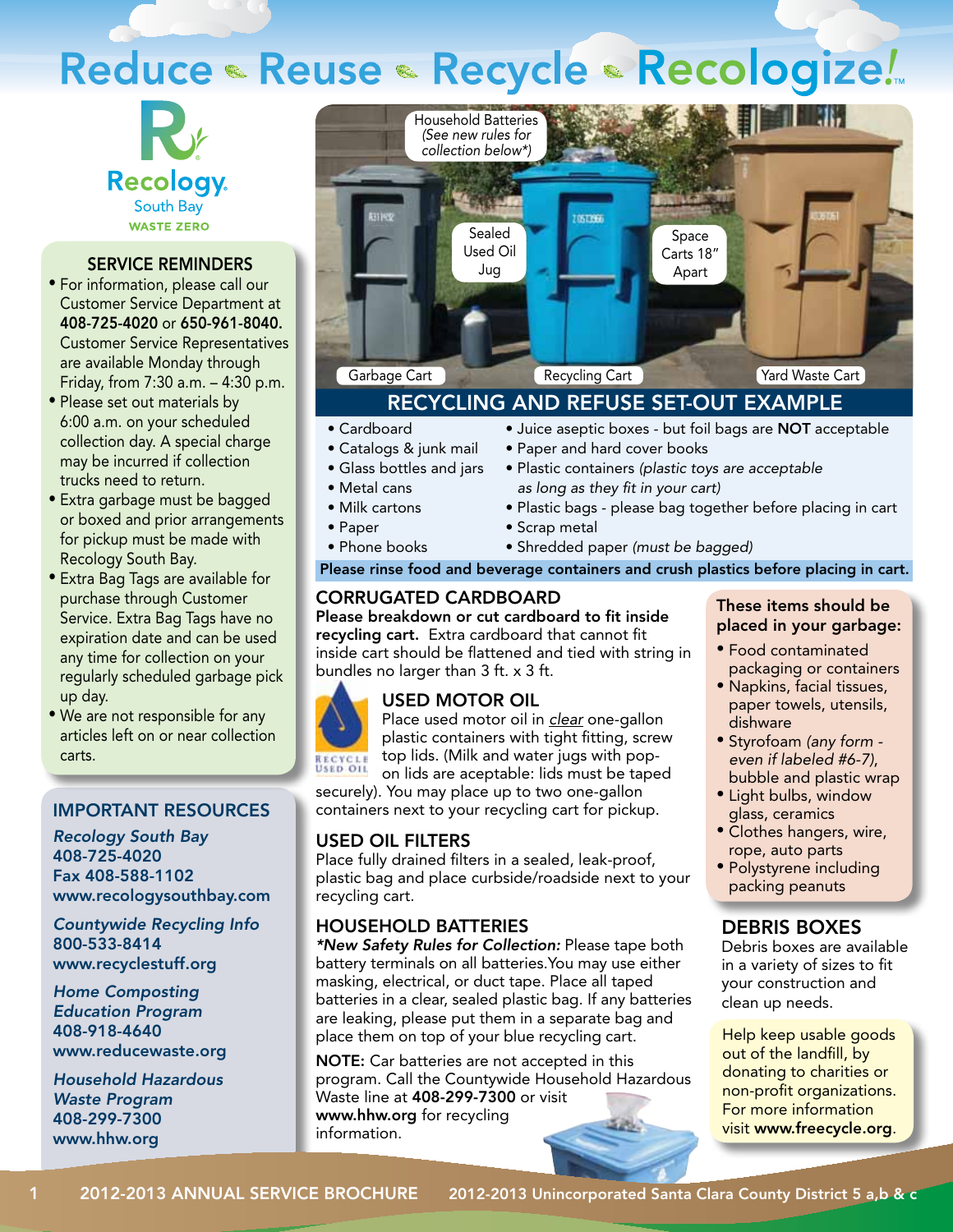# On-Call Collections

#### On-Call CollectioN DAYS

Households can select two days per year for the following on-call collection services:

Two garbage disposal days OR two yard/wood waste recycling days OR one garbage disposal day and one yard waste recycling day.

Please refer to details of the on-call collection days to the right, along with the following guidelines:

- All items must fit within an 8-foot long, 4-foot wide and 4-foot high area and be placed curbside/roadside by 6 a.m.
- Single items, plastic bags, bundles or boxes cannot weigh more than 70 pounds each, and must be manageable by one person.
- To arrange for an on-call pickup, please call our Customer Service Department, Monday through Friday during regular business hours.
- Advance notice of 24 hours is required.
- Garbage and yard waste disposal days are scheduled on normal collection days.
- Unused on-call disposal or recycling days are not carried over to the following year.

## BULKY ITEMS

Special pickups of bulky items, such as water heaters, furniture, BBQs, lawn mowers, etc., are available for a fee.

For rates, information or to schedule services, please call our Customer Service Department at 408-725-4020 or 650-961-8040.



## E-WASTE "CURBSIDE" COLLECTION SERVICE

Residents no longer need to haul e-waste to a collection event or drop-off site! Recology South Bay will pick up e-waste curbside/roadside in front of your home.

E-waste collections are limited to two per year and are in addition to your twice-annual on-call collections. *Special handling of e-waste is required and weight limits may apply.*

To schedule your free pick-up, call our Customer Service Department at 408-725-4020 or 650-961-8040.

#### *E-Waste includes the following materials:*

- Answering Machines Microwaves
- 
- 
- Calculators Radios & stereos
- CD players Tape recorders
- Cellular phones Telephones & fax machines
- Computer monitors Televisions and peripherals • VCRs
	-
- Household batteries *(seal in clear plastic bag)*

## On-Call Garbage Pick-Up

- Contain loose items in bags, boxes or bundles.
- No appliances with freon, such as refrigerators and air conditioners. These items can be arranged through our **Bulky Item** collection services for a fee.
- No items with oil, diesel, or gasoline.
- No TVs, computer monitors or electronic or universal waste. Refer to the E-WASTE curbside collection service on on the bottom of this page.
- No hazardous material, call 408-299-7300 for disposal information and to schedule an appointment.

## On-Call Yard/WOOD Waste Pick-Up

- Branches can be up to 6 inches in diameter and 6-feet long.
- Please bundle or box branches and trimmings for collection.
- Unpainted, untreated wood can be neatly stacked no longer than 6ft lengths *(for the safety of our drivers, please remove all nails).*
- Since wood will be composted, we cannot accept varnished, stained or pressure treated wood *(like railroad ties)*
- No plastic bags.

### YARD WASTE

Yard waste is collected weekly in your tan cart. Put leaves, small branches (cut into 3 foot lengths or less) and grass clippings in your yard waste rolling cart. Yard waste must fit inside the cart and the lid must be closed.

#### *Unacceptable Items*

• Dirt, rock, concrete, ashes, sod, asphalt, or building materials



- Household trash or other garbage
- Plastic bags *(plastics will contaminate the load)*
- Tree trunks, stumps or painted trees
- *Note:* Our trucks can pick up yard waste rolling carts weighing up to 150 pounds. Carts filled to capacity with some materials can exceed this weight limit and may not be collected.

## ELECTRONIC BILL & AUTO-PAYMENT OPTIONS

For a convenient, secure way to view, print and pay your bill online, enroll in our E-Bill Payment Program. You can set up your account for automatic payments, schedule on-line payments or have your bill paid via a recurring automatic debit. To sign up for this program, visit www.recologysouthbay.com and click on the "Pay Bill" link.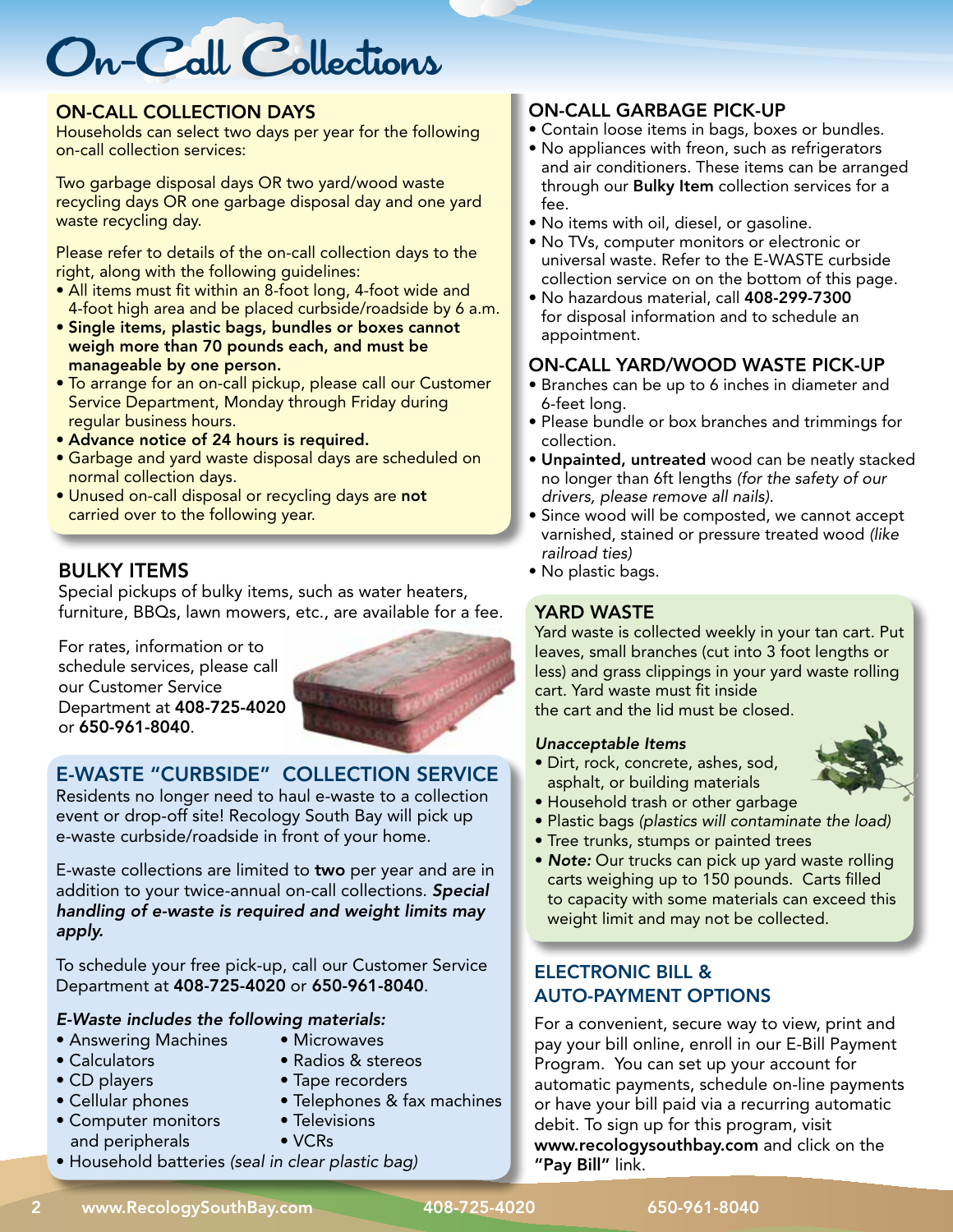# Santa Clara County Environmental Information



Santa Clara County offers a free HHW drop-off program for residents in Santa Clara County. To schedule an appointment or for more information about the HHW Program, please call the

Santa Clara County HHW appointment line at 408-299- 7300, Monday thru Friday 8:30 a.m. to 4:30 p.m. or visit www.hhw.org and click on "Make An Appointment".

## ACCEPTABLE MATERIALS

Aerosol cans Automotive fluids *(antifreeze, oils, various fluids)* **Batteries** Chemistry sets Cleaners/household chemicals Cosmetics, toiletries Degreasers/solvents Flares (except airborne flares) Fluorescent tubes and CFLs Freon Gasoline/fuels Gun powder Helium tanks *(5-gallon or smaller only)* Mace Pesticides Photo chemicals Prescription medicine Propane tanks Sharps/syringes/needles *(must be in an approved container labeled "Sharps Waste" or with the International Biohazard label)*



## PAPER OR PLASTIC?

That's a question everyone hears at grocery stores. But bags of all types add up. Trips to the mall, hardware store, farmer's market and many other places add to the number of bags that Americans use every day and each of those bags have an environmental impact as well. One thing that everyone can do to lower their carbon footprint on our environment is to bring a reusable bag to the stores you frequent.

Stores in the Unincorporated areas of Santa Clara County can no longer distribute single-use carry out bags effective January 1, 2012. Green bags (paper bags with more than 40% recycled content) will be availalble for a fee. Remember to use your reusable bags wherever and whenever you shop! Go to www.ReduceWaste.org for more information.

## COMPOSTING

Composting is nature's process of recycling decomposed organic materials into a rich soil known as compost. Backyard composting is an acceleration of the same process nature uses. Composting is simply a combination of yard debris (like grass clippings and fallen leaves) and kitchen scraps (such as fruit and vegetable spoils), separated from the waste stream and placed into an environment suitable for decomposition. Through composting, you can grow healthier and greener lawns and

gardens, and a cleaner environment too!

By composting your organic waste you are returning nutrients back into the soil in order for the cycle of life to continue. Finished compost looks like soil– dark brown, crumbly and smells like a forest floor.



## Types of composting:

Backyard composting — if you have a yard and a balance of browns (fallen leaves or straw) and greens (grass clippings and food scraps); you have all you need to make compost. Perfect for most backyards and if you have a large lot that creates a lot of yard trimmings. Worm composting (vermicomposting) — if you have a tiny yard, live in an apartment or have an abundance of food scraps, this type of composting is for you. It's a perfect way to close the loop and reuse organic materials from your home garden as well.

The County of Santa Clara Home Composting Education Program offers free 2 hour classes on backyard and worm composting, as well as selling all the bins and tools you need to start your own compost bin at home.

Go to www.ReduceWaste.org or call 408-918-4640 for more information.